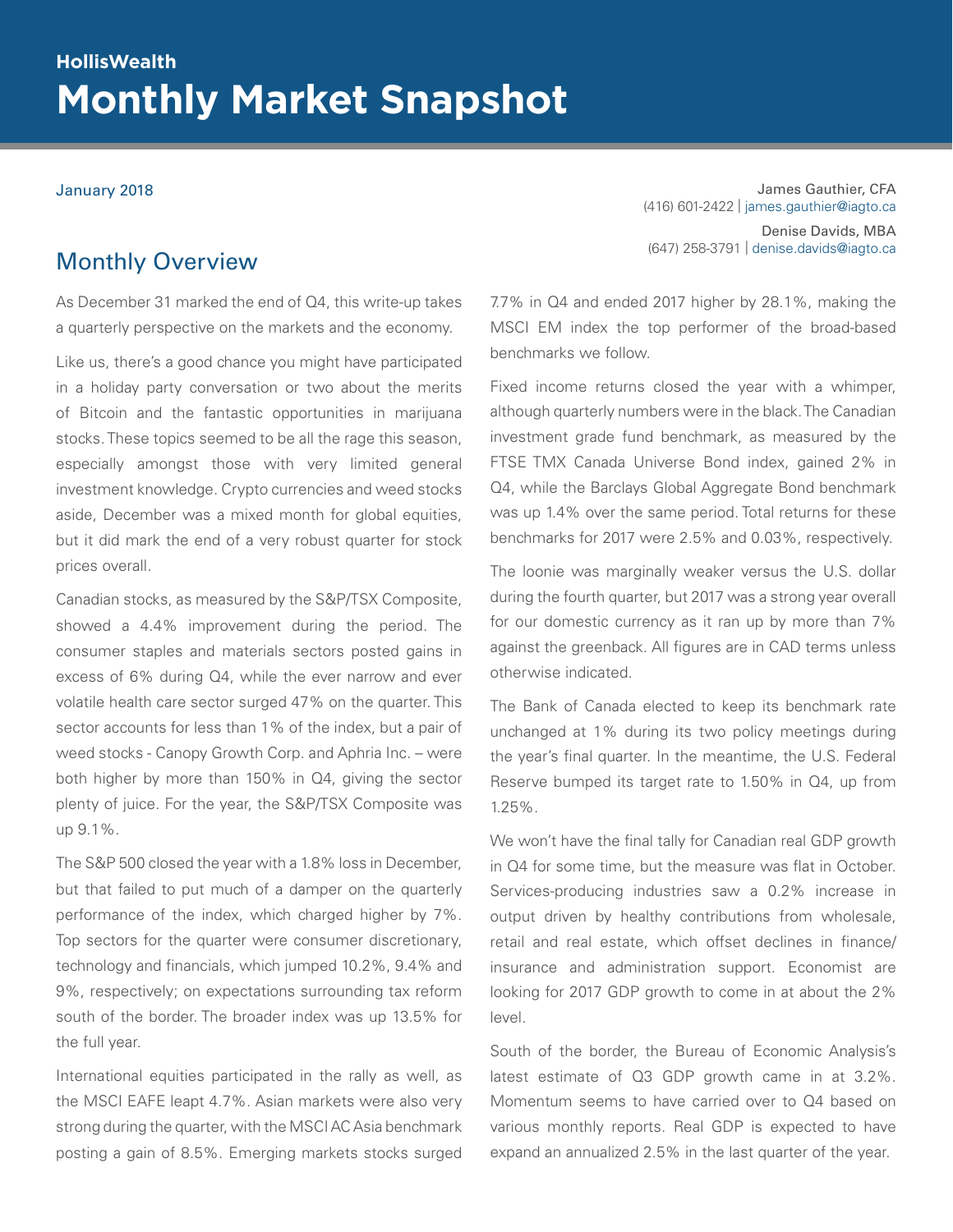# Monthly Market Statistics

Data to December 31, 2017, unless otherwise indicated

The composition of the Canadian stock market, as represented by the S&P/TSX Composite index, is fairly distorted in that 54% of the benchmark consists of financial services and enegy stocks. Only 21% of the S&P 500 index is in those two sectors. Health care, technology and consumer stocks are massively underrepresented, and this is one of the reasons we've always been advocates of allocating a substantial portion of the equity component of client portfolios to foreign stocks. Not only can doing so provide better exposure to those underrepresented sectors, it can help to drive returns. 2017 was a period in which investing abroad would have paid off. While the performance of the Canadian market on the year was decent, it pales in comparison to what was achieved elsewhere.



## **2017 Equity Index Returns (% in CAD)**

Source: Bloomberg



# **Canadian Sovereign Yield Curve** 3.0%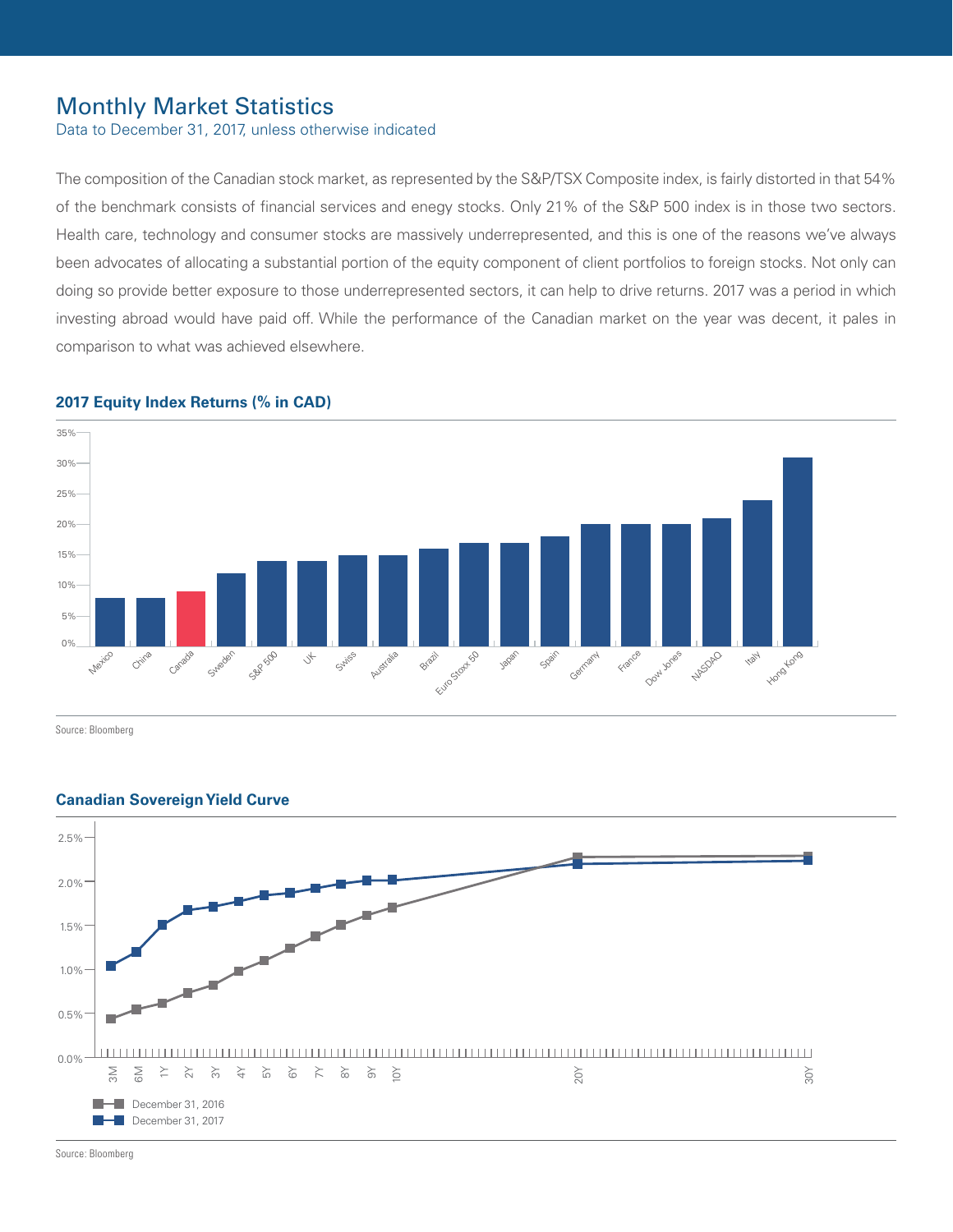# Monthly Market Statistics

Data to December 31, 2017, unless otherwise indicated

# **Equity Index Returns (% in CAD)**

| Index                | I Mo   | 3 Mo | 6 Mo | <b>YTD</b> | 1Yr  | 3Yr  | 5Yr  | 3 Yr Std Dev |
|----------------------|--------|------|------|------------|------|------|------|--------------|
| S&P/TSX Composite    | 1.2    | 4.4  | 8.3  | 9.1        | 9.1  | 6.6  | 8.6  | 7.4          |
| S&P/TSX Small Cap    | 2.6    | 4.7  | 7.1  | 2.6        | 2.6  | 7.2  | 5.3  | 13.9         |
| S&P 500              | $-1.8$ | 7.0  | 7.4  | 13.5       | 13.5 | 14.3 | 21.3 | 10.0         |
| <b>MSCI EAFE</b>     | $-1.3$ | 4.7  | 6.1  | 17.1       | 17.1 | 11.2 | 13.6 | 12.0         |
| <b>MSCI</b> World    | $-1.6$ | 6.0  | 6.9  | 14.7       | 14.7 | 12.7 | 17.6 | 10.4         |
| MSCI World Small Cap | $-1.4$ | 5.7  | 8.0  | 15.0       | 15.0 | 15.0 | 19.3 | 11.0         |
| <b>MSCI</b> Europe   | $-1.0$ | 2.9  | 5.1  | 17.6       | 17.6 | 10.1 | 13.1 | 13.0         |
| <b>MSCIEM</b>        | 0.5    | 7.7  | 11.8 | 28.1       | 28.1 | 12.2 | 9.6  | 15.5         |
| MSCI AC Asia         | $-0.9$ | 8.5  | 9.8  | 23.1       | 23.1 | 14.0 | 14.3 | 12.9         |

Source: Bloomberg

# **Fixed Income Returns (% in CAD)**

| Index                                 | Mo       | 3 Mo           | 6 Mo   | YTD    | 1Yr    | 3Yr | 5Yr | 3 Yr Std Dev |
|---------------------------------------|----------|----------------|--------|--------|--------|-----|-----|--------------|
| FTSE TMX Canada Universe Bond         | $-0.4$   |                | 0.2    | 2.5    | 2.5    | 2.6 |     | 4.3          |
| Barclays Global Agg                   | $-26$    | $\overline{4}$ | $-0.8$ | 0.0    | 0.0    | 4.6 | b.b | 4.9          |
| Barclays High Yield Very Liquid Index | $-2$ $-$ | 0.5            | $-17$  | $-0.8$ | $-0.8$ | 8.0 | 9.6 |              |

Source: Bloomberg

# **Commodity Prices (Prices and Returns in USD)**

| Cross             | 12/29/2017 Price (\$) | MoM Change (%) | YoY Change (%) |
|-------------------|-----------------------|----------------|----------------|
| WTI Crude Oil/BBL | 60.42                 | 5.3            | 12.5           |
| Natural Gas/mmBTU | 2.95                  | $-24$          | $-20.7$        |
| Copper/pound      | 3.30                  | 8.7            | 317            |
| Silver/oz         | 17.15                 | 4.7            | 7.2            |
| Gold/oz           | 1309.30               | 28             | 13.7           |

Source: Bloomberg

# **Economic Data**

| Canada                                 |     |
|----------------------------------------|-----|
| Real GDP $-$ Q3 ( $q/q$ ann. % change) | 17  |
| Consumer Prices (y/y % change)         | 21  |
| Unemployment Rate, Nov '17             | 5.9 |
| <b>United States</b>                   |     |
| Real GDP $-$ Q3 ( $q/q$ ann. % change) | 32  |
| Consumer Prices (y/y % change)         | 22  |
| Unemployment Rate, Oct '17             | 41  |

Source: Bloomberg, Stats Canada

# **One Month Sector Returns (% in CAD)**

| Sector                        | <b>S&amp;P/TSX Composite</b><br>1M returns | <b>S&amp;P 500</b><br>1M returns |
|-------------------------------|--------------------------------------------|----------------------------------|
| <b>Consumer Discretionary</b> | $-0.5$                                     | $-0.6$                           |
| <b>Consumer Staples</b>       | 0.0                                        | $-0.7$                           |
| Energy                        | 1.1                                        | 1.8                              |
| Financials                    | 0.7                                        | $-1.0$                           |
| Health Care                   | 24.2                                       | $-3.5$                           |
| Industrials                   | 2.3                                        | $-1.1$                           |
| Info Tech                     | 0.4                                        | $-2.9$                           |
| <b>Materials</b>              | 3.6                                        | $-1.0$                           |
| <b>Real Estate</b>            | 0.9                                        | $-3.4$                           |
| <b>Telecom Services</b>       | $-1.1$                                     | 2.7                              |
| Utilites                      | $-0.9$                                     | $-8.9$                           |

Source: Bloomberg

# **Exchange Rates**

| Cross   | 12/29/2017 | 6 Mos Ago | 1 Yr Ago |
|---------|------------|-----------|----------|
| USD/CAD | 126        | 1.30      | 1.34     |
| EUR/CAD | 1.51       | 148       | 141      |
| GBP/CAD | 170        | 169       | 166      |
| CAD/JPY | 89.66      | 8671      | 8701     |

Source: Bloomberg